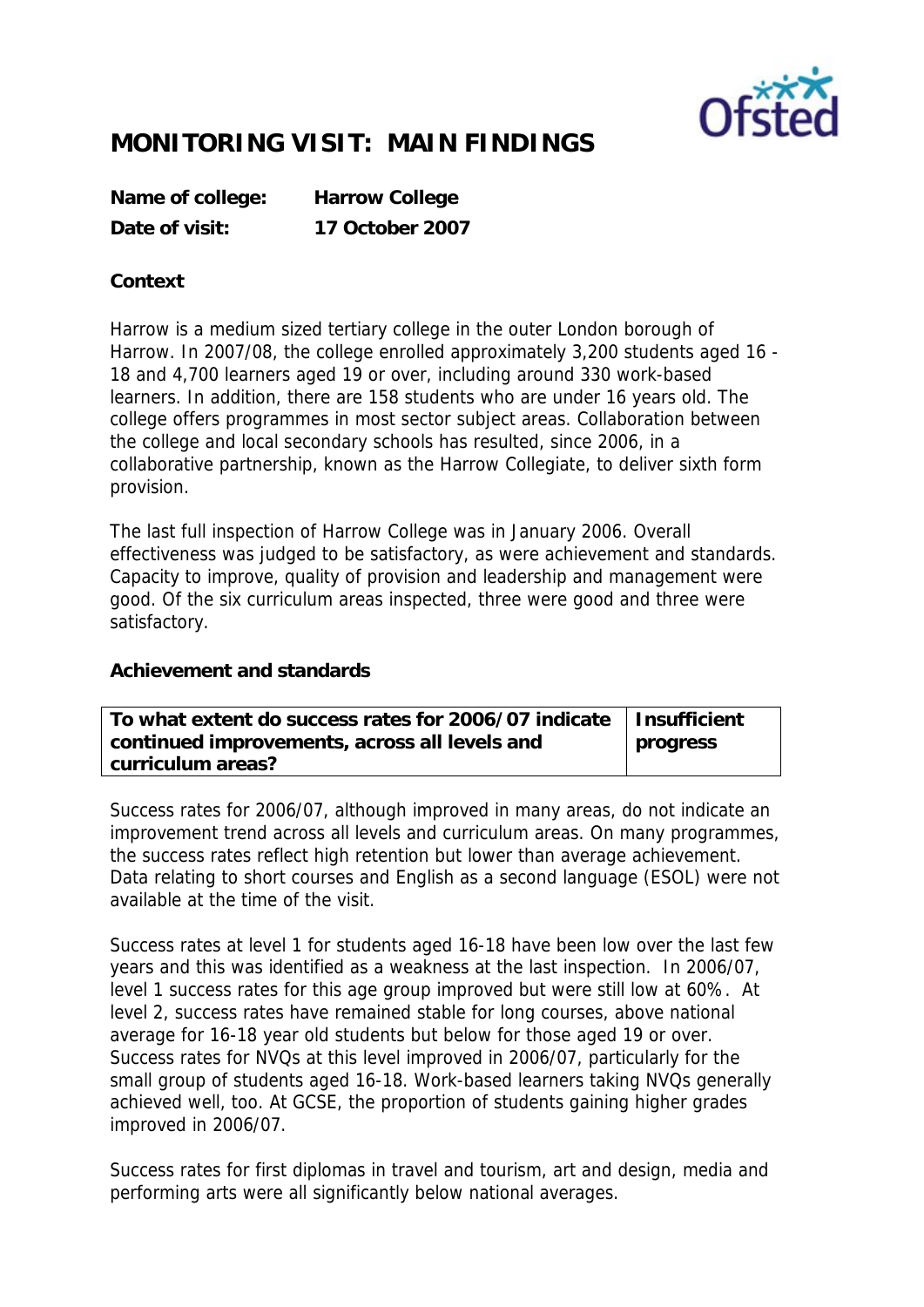

At level 3, success rates for long courses have risen for both age groups. In 2006/07, success rates for BTEC national certificates in art and design, media and business were all high. However, many of the GCE A level students do not achieve as well as would be expected, given their prior attainment. External analysis by the Advanced Level Performance System (ALPs) summarises performance as relatively weak. The success rates for GCE A level, at 90% for 16-18 year old students, have remained the same for the last three years. During this same period, the national average has been rising. The proportion of students gaining higher grades at GCE A level fell in 2006/07. GCE AS success rates recovered in 2006/07, after a dip in 05/06, and are broadly in line with national averages. However, the proportion gaining high grades fell and remains below average.

## **Quality of provision**

| What progress has been made in helping staff to      | Reasonable |
|------------------------------------------------------|------------|
| improve the quality of teaching and learning to good | progress   |
| or better?                                           |            |

The college has made reasonable progress in improving the quality of teaching and learning. At the previous inspection most teaching was found to be at least satisfactory, although the quality of teaching and learning in lower level courses needed to be improved. Arrangements for lesson observations were comprehensive, but the findings were insufficiently used in course reviews. Managers now place greater emphasis on the use of course reviews as part of quality improvement. Reviews evaluate the quality of provision against the key questions in the Common Inspection Framework. Over 40 staff co-ordinate the findings of course reviews and these are incorporated into appropriate actions plans.

Changes have been made to the arrangements for classroom observations. Retraining of observers has led to greater consistency and more accurate evaluation. Focus for observation and support is now placed on teachers with observation grades lower than 2. A team of 12 senior and experienced tutors each take a case load of eight teachers with whom they work closely to provide support. This team includes four advanced practitioners who work with curriculum managers to identify and prioritise areas for improvement. The college has introduced faculty days for staff training to focus on teaching and learning and additional days for staff training for those teaching entry level and level 1 courses. Greater emphasis has been placed on peer observations to support the sharing of good practice. However, many of the measures are new and they have yet to make a full impact on improving students' success rates.

| Given the current emphasis on the 'student voice',           | Reasonable |
|--------------------------------------------------------------|------------|
| what progress has the college made in gathering and progress |            |
| using students' views?                                       |            |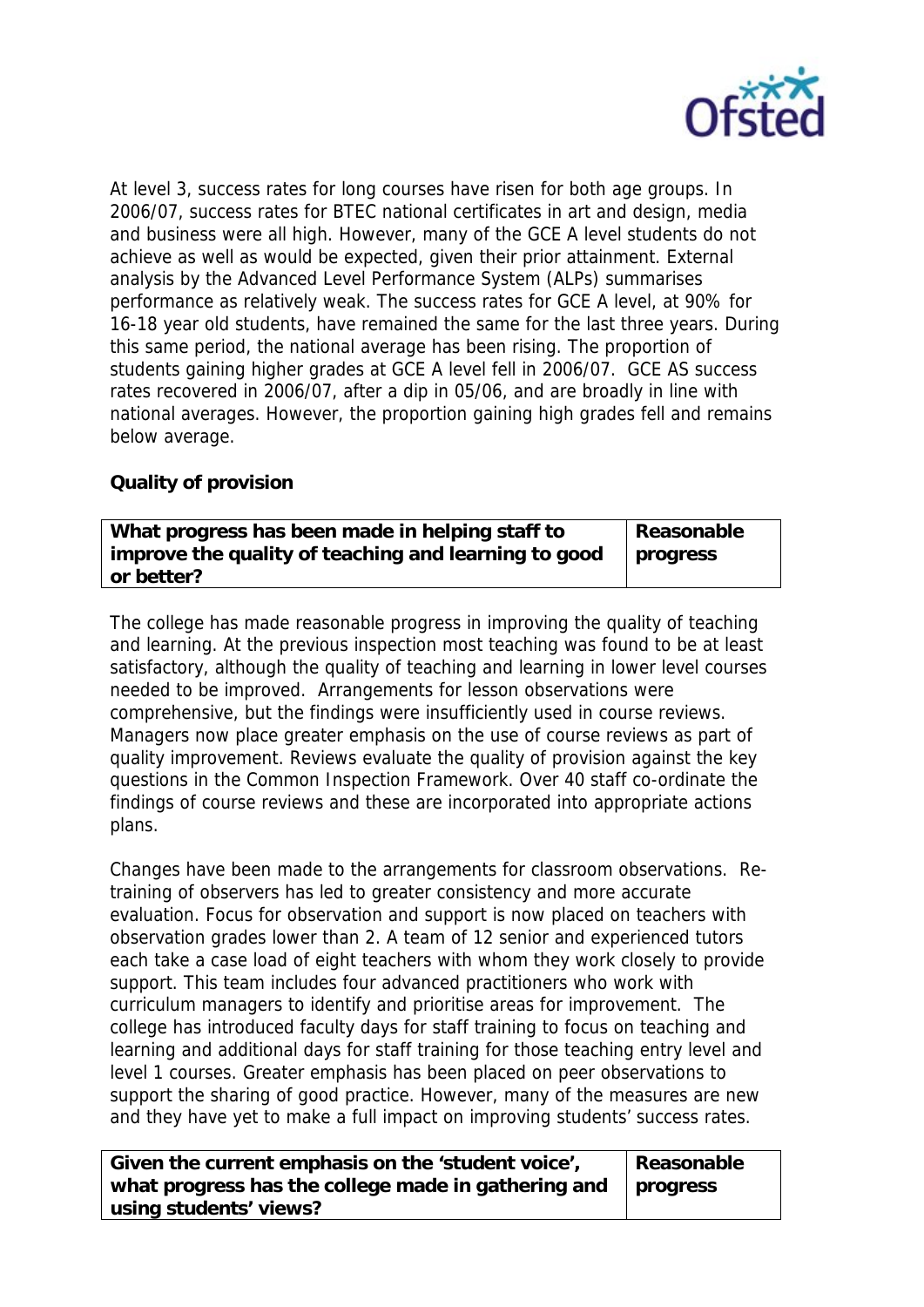

The college has made reasonable progress in improving its arrangements for gathering and using students' views since the previous inspection when the views of learners and staff were generally being used effectively. The college has an established student council which meets termly, and student executive meetings are held weekly. Two student representatives have been appointed to the college board. Student council members hold lunch-time surgeries in the refectory when students can raise issues.

The frequency of meetings between students and college staff provides sufficient opportunities for students to feed back their views. Extension of the council has enabled students who act as course representatives to meet with curriculum managers as part of the process for reviewing courses. For example, complaints by students about the unpopularity of discrete sessions for key skills have contributed to the embedding of key skills within theory and practical sessions. An annual programme of student perception surveys is completed, including the opportunity for students to feedback their views on-line. Student reviews provide complete coverage of all courses and incorporate all aspects of college life. Data from the evaluation of course surveys are included within the college selfassessment report and used appropriately to inform judgements.

**Leadership and management**

| What progress has been made in the analysis and use   Insufficient |          |
|--------------------------------------------------------------------|----------|
| of 'value added' data?                                             | progress |

The extent to which managers, teachers and students use information about 'value added' is too variable. Not all curriculum self-assessment reports use the available information effectively to analyse performance or inform planning. Students value highly the support they receive from teachers. However, targetsetting with students to ensure that they achieve as well, if not better, than expected is not consistently rigorous. Senior managers have begun to address this issue and this year have introduced new posts - student achievement managers and student achievement team leaders - in a drive to focus tutorial support more on academic achievement. It is not possible, at this stage, to make judgements about the impact of this new arrangement.

| What progress has been made in the development of $\int$ Significant |                 |
|----------------------------------------------------------------------|-----------------|
| employment partnerships?                                             | <b>progress</b> |

The college has made significant progress in developing partnerships with employers. Inspectors at the previous inspection noted that staff had established good links with employers in health and social care, although in other areas these links and the opportunities for students to gain work experience were not well developed. The college has improved its strategies for employer engagement. There is greater recognition in its three-year development plan of the need for better employer engagement.